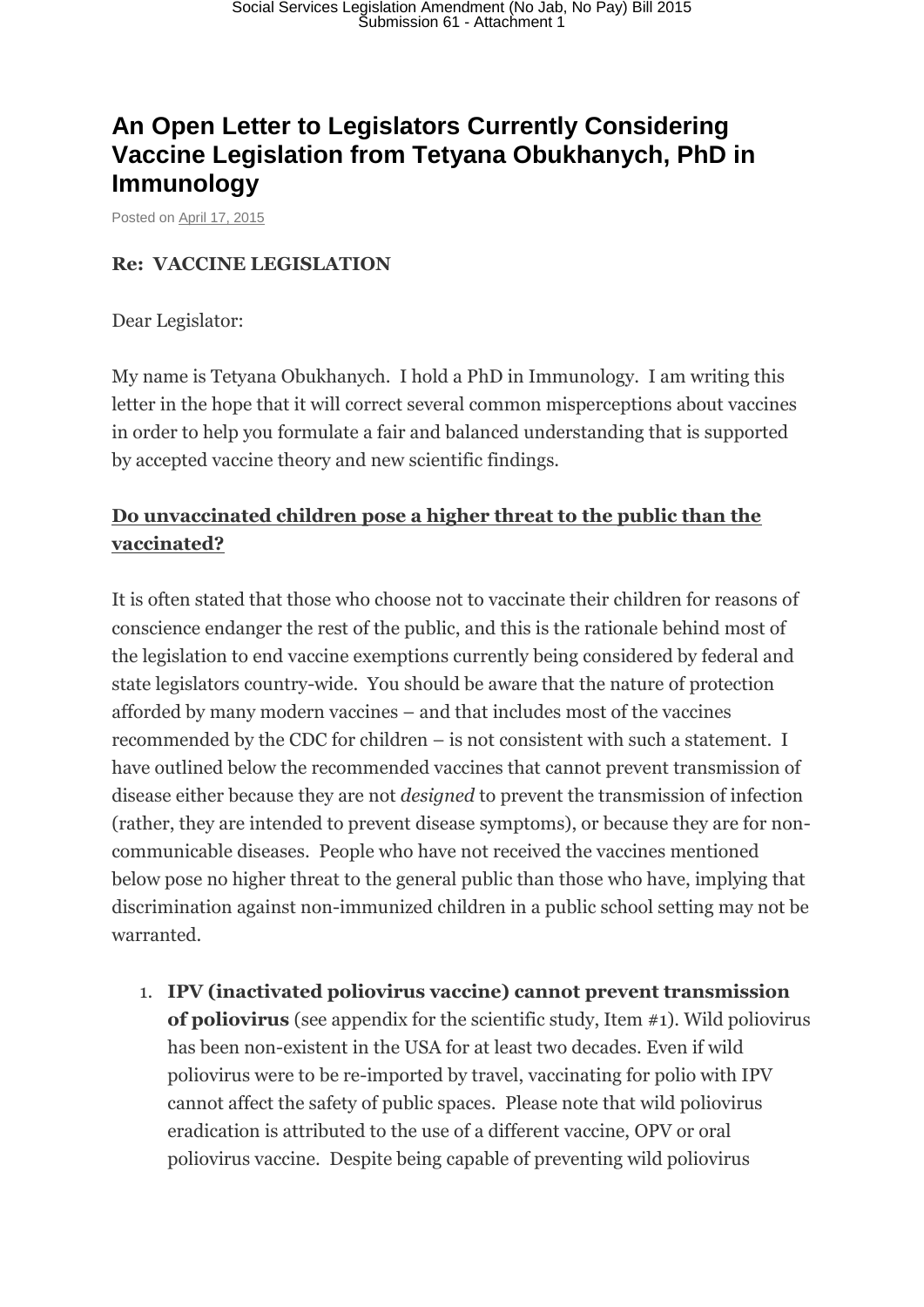transmission, use of OPV was phased out long ago in the USA and replaced with IPV due to safety concerns.

- 2. **Tetanus is not a contagious disease**, but rather acquired from deeppuncture wounds contaminated with *C. tetani* spores. Vaccinating for tetanus (via the DTaP combination vaccine) cannot alter the safety of public spaces; it is intended to render personal protection only.
- 3. While intended to prevent the disease-causing effects of the diphtheria toxin, **the diphtheria toxoid vaccine** (also contained in the DTaP vaccine) **is not designed to prevent colonization and transmission of** *C. diphtheriae***.** Vaccinating for diphtheria cannot alter the safety of public spaces; it is likewise intended for personal protection only.
- 4. The acellular pertussis (aP) vaccine (the final element of the DTaP combined vaccine), now in use in the USA, replaced the whole cell pertussis vaccine in the late 1990s, which was followed by an unprecedented resurgence of whooping cough. An experiment with deliberate pertussis infection in primates revealed that **the aP vaccine is not capable of preventing colonization and transmission of** *B. pertussis* (see appendix for the scientific study, Item #2). The FDA has issued a warning regarding this crucial finding[.\[1\]](http://thinkingmomsrevolution.com/an-open-letter-to-legislators-currently-considering-vaccine-legislation-from-tetyana-obukhanych-phd-in-immunology/#_ftn1)
- Furthermore, the 2013 meeting of the Board of Scientific Counselors at the CDC revealed additional alarming data that **pertussis variants (PRNnegative strains) currently circulating in the USA acquired a selective advantage to infect those who are up-to-date for their DTaP boosters** (see appendix for the CDC document, Item #3), meaning that people who are up-to-date are *more* likely to be infected, and thus contagious, than people who are not vaccinated.
- 5. Among numerous types of *H. influenzae*, the Hib vaccine covers only type b. Despite its sole intention to reduce symptomatic and asymptomatic (diseaseless) Hib carriage, **the introduction of the Hib vaccine has inadvertently shifted strain dominance towards other types of** *H. influenzae* **(types a through f).** These types have been causing invasive disease of high severity and increasing incidence in adults in the era of Hib vaccination of children (see appendix for the scientific study, Item #4). The general population is more vulnerable to the invasive disease now than it was prior to the start of the Hib vaccination campaign. Discriminating against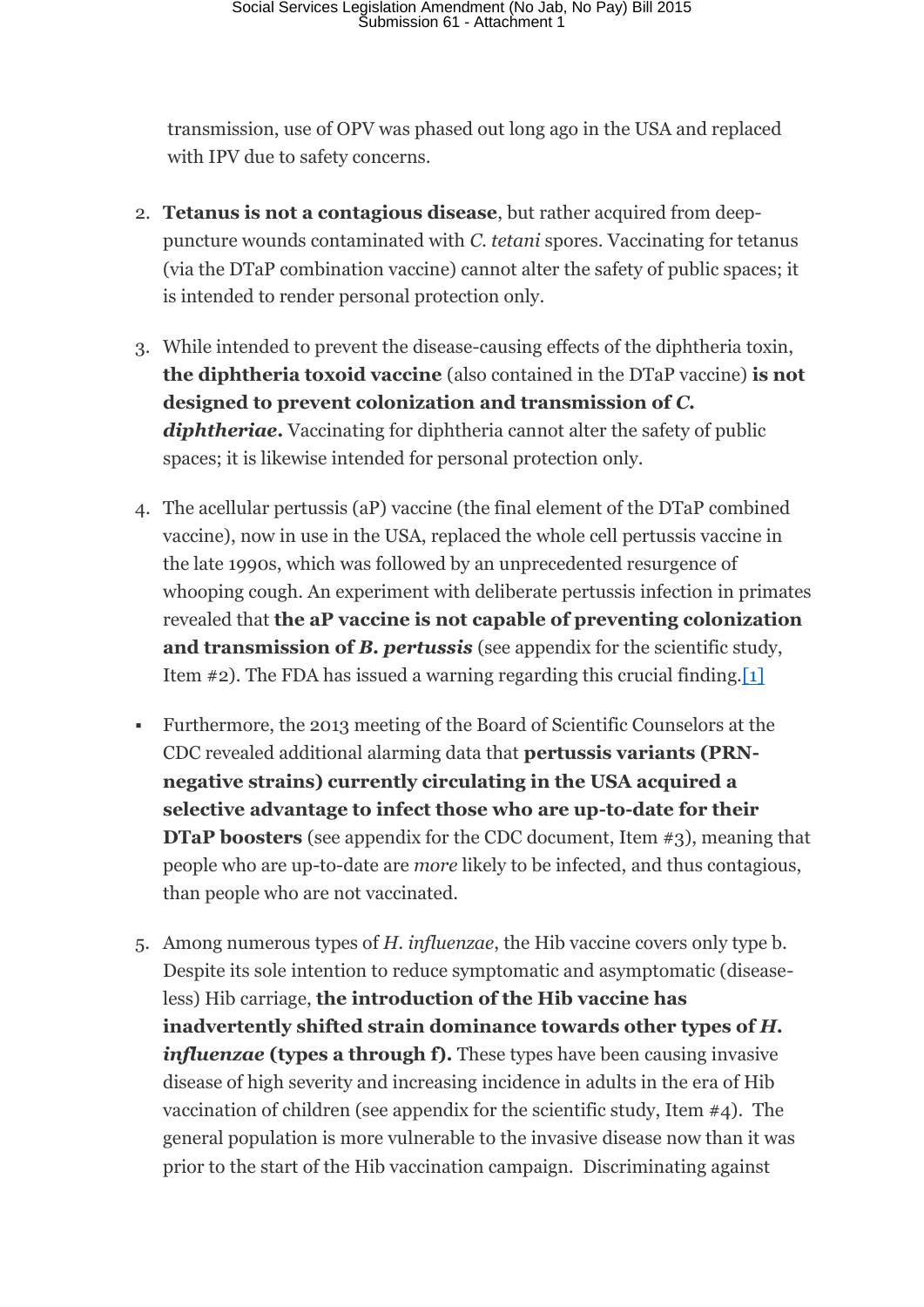children who are not vaccinated for Hib does not make any scientific sense in the era of non-type b *H. influenzae* disease.

6. **Hepatitis B is a blood-borne virus**. It does not spread in a community setting, especially among children who are unlikely to engage in high-risk behaviors, such as needle sharing or sex. Vaccinating children for hepatitis B cannot significantly alter the safety of public spaces. Further, school admission is not prohibited for children who are chronic hepatitis B carriers. To prohibit school admission for those who are simply unvaccinated – and do not even carry hepatitis B – would constitute unreasonable and illogical discrimination.

**In summary, a person who is not vaccinated with IPV, DTaP, HepB, and Hib vaccines due to reasons of conscience poses no extra danger to the public than a person who is. No discrimination is warranted.**

### **How often do serious vaccine adverse events happen?**

It is often stated that vaccination rarely leads to serious adverse events. Unfortunately, this statement is not supported by science. A recent study done in Ontario, Canada, established that **vaccination actually leads to an emergency room visit for 1 in 168 children following their 12-month vaccination appointment and for 1 in 730 children following their 18 month vaccination appointment** (see appendix for a scientific study, Item #5).

When the risk of an adverse event requiring an ER visit after well-baby vaccinations is demonstrably so high, vaccination must remain a choice for parents, who may understandably be unwilling to assume this immediate risk in order to protect their children from diseases that are generally considered mild or that their children may never be exposed to.

# **Can discrimination against families who oppose vaccines for reasons of conscience prevent future disease outbreaks of communicable viral diseases, such as measles?**

Measles research scientists have for a long time been aware of the "measles paradox." I quote from the article by Poland & Jacobson (1994) "**Failure to Reach the Goal of Measles Elimination: Apparent Paradox of Measles Infections in Immunized Persons."** *Arch Intern Med* 154:1815-1820: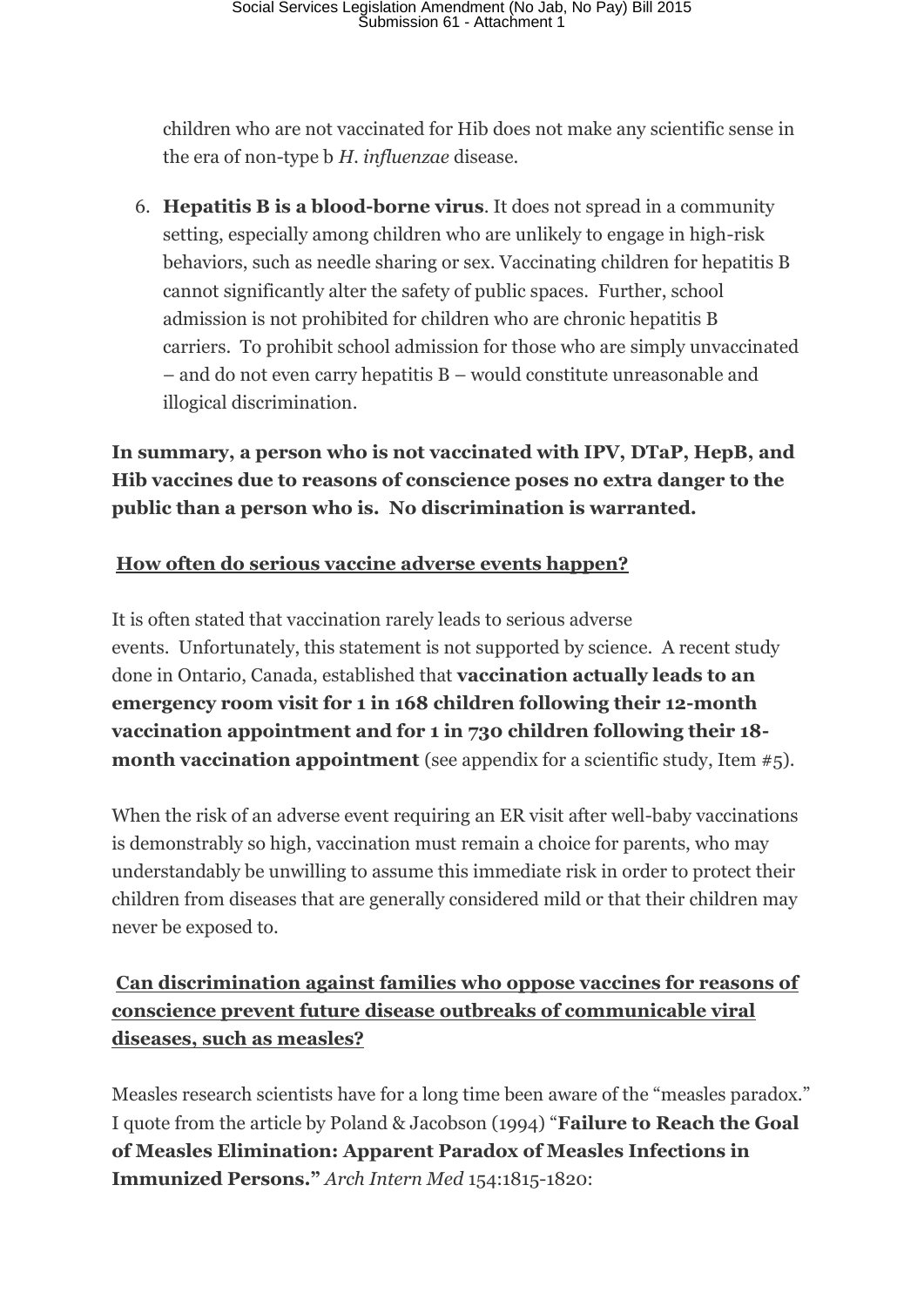*"The apparent paradox is that as measles immunization rates rise to high levels in a population, measles becomes a disease of immunized persons."[\[2\]](http://thinkingmomsrevolution.com/an-open-letter-to-legislators-currently-considering-vaccine-legislation-from-tetyana-obukhanych-phd-in-immunology/#_ftn2)*

Further research determined that behind the "measles paradox" is a fraction of the population called LOW VACCINE RESPONDERS. Low-responders are those who respond poorly to the first dose of the measles vaccine. These individuals then mount a weak immune response to subsequent RE-vaccination and quickly return to the pool of "susceptibles" within 2-5 years, despite being fully vaccinated[.\[3\]](http://thinkingmomsrevolution.com/an-open-letter-to-legislators-currently-considering-vaccine-legislation-from-tetyana-obukhanych-phd-in-immunology/#_ftn3)

Re-vaccination cannot correct low-responsiveness: it appears to be an immunogenetic trait[.\[4\]](http://thinkingmomsrevolution.com/an-open-letter-to-legislators-currently-considering-vaccine-legislation-from-tetyana-obukhanych-phd-in-immunology/#_ftn4) The proportion of low-responders among children was estimated to be 4.7% in the USA. $\left[5\right]$ 

Studies of measles outbreaks in Quebec, Canada, and China attest that **outbreaks of measles still happen, even when vaccination compliance is in the highest bracket** (95-97% or even 99%, see appendix for scientific studies, Items #6&7). This is because even in high vaccine responders, vaccine-induced antibodies wane over time. Vaccine immunity does not equal life-long immunity acquired after natural exposure.

It has been documented that vaccinated persons who develop breakthrough measles are contagious. In fact, two major measles outbreaks in 2011 (in Quebec, Canada, and in New York, NY) were re-imported by previously vaccinated individuals.  $[6]$ - $\alpha$ 

**Taken together, these data make it apparent that elimination of vaccine exemptions, currently only utilized by a small percentage of families anyway, will neither solve the problem of disease resurgence nor prevent re-importation and outbreaks of previously eliminated diseases.**

# **Is discrimination against conscientious vaccine objectors the only practical solution?**

The majority of measles cases in recent US outbreaks (including the recent Disneyland outbreak) are adults and very young babies, whereas in the prevaccination era, measles occurred mainly between the ages 1 and 15. Natural exposure to measles was followed by lifelong immunity from re-infection, whereas vaccine immunity wanes over time, leaving adults unprotected by their childhood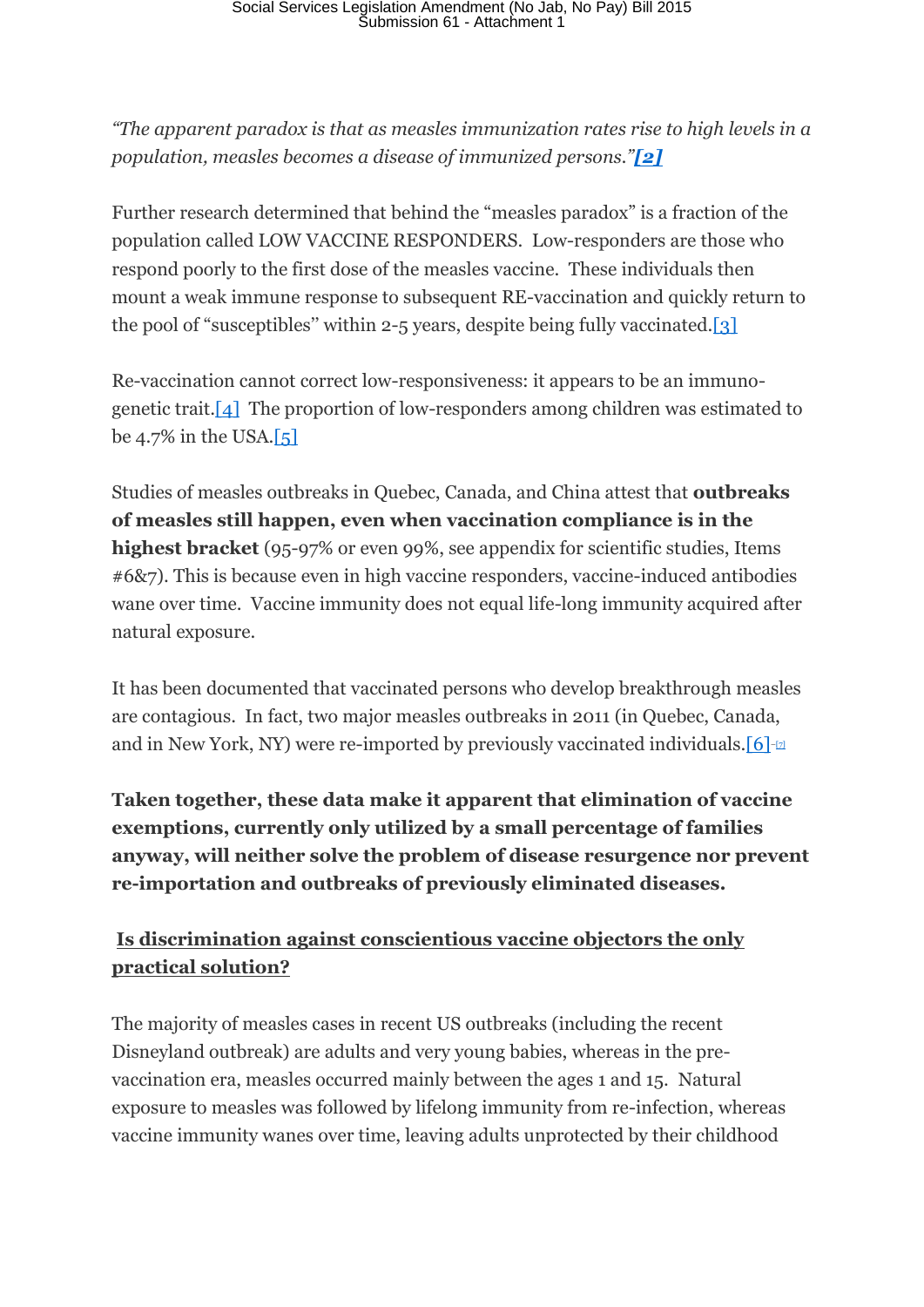shots. Measles is more dangerous for infants and for adults than for school-aged children.

Despite high chances of exposure in the pre-vaccination era, measles practically never happened in babies much younger than one year of age due to the robust maternal immunity transfer mechanism. The vulnerability of very young babies to measles today is the direct outcome of the prolonged mass vaccination campaign of the past, during which their mothers, themselves vaccinated in their childhood, were not able to experience measles naturally at a safe school age and establish the lifelong immunity that would also be transferred to their babies and protect them from measles for the first year of life.

Luckily, a therapeutic backup exists to mimic now-eroded maternal immunity. Infants as well as other vulnerable or immunocompromised individuals, **are eligible to receive immunoglobulin, a potentially life-saving measure that supplies antibodies directed against the virus to prevent or ameliorate disease upon exposure** (see appendix, Item #8).

**In summary: 1) due to the properties of modern vaccines, non-vaccinated individuals pose no greater risk of transmission of polio, diphtheria, pertussis, and numerous non-type b** *H. influenzae* **strains than vaccinated individuals do, non-vaccinated individuals pose virtually no danger of transmission of hepatitis B in a school setting, and tetanus is not transmissible at all; 2) there is a significantly elevated risk of emergency room visits after childhood vaccination appointments attesting that vaccination is not risk-free; 3) outbreaks of measles cannot be entirely prevented even if we had nearly perfect vaccination compliance; and 4) an effective method of preventing measles and other viral diseases in vaccine-ineligible infants and the immunocompromised, immunoglobulin, is available for those who may be exposed to these diseases.**

**Taken together, these four facts make it clear that discrimination in a public school setting against children who are not vaccinated for reasons of conscience is completely unwarranted as the vaccine status of conscientious objectors poses no undue public health risk.**

Sincerely Yours,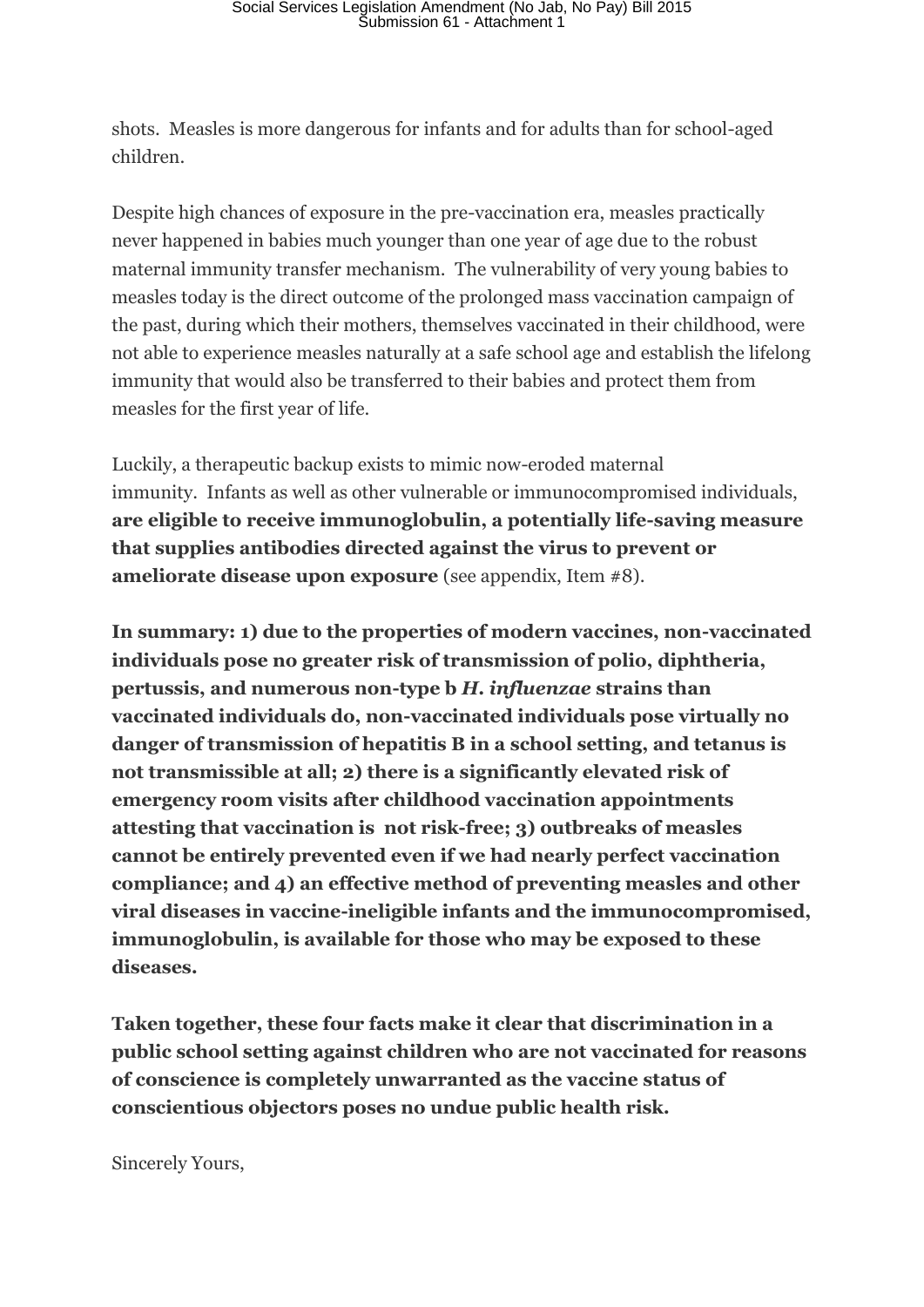#### ~ **Tetyana Obukhanych, PhD**

*Tetyana Obukhanych, PhD, is the author of the book* [Vaccine Illusion](http://www.amazon.com/dp/B007AW2CLG/?tag=thethimomre08-20)*. She has studied immunology in some of the world's most prestigious medical institutions. She earned her PhD in Immunology at the Rockefeller University in New York and did postdoctoral training at Harvard Medical School, Boston, MA and Stanford University in California.*

#### *Extract from:*

*[http://thinkingmomsrevolution.com/an-open-letter-to-legislators-currently](http://thinkingmomsrevolution.com/an-open-letter-to-legislators-currently-considering-vaccine-legislation-from-tetyana-obukhanych-phd-in-immunology/)[considering-vaccine-legislation-from-tetyana-obukhanych-phd-in-immunology/](http://thinkingmomsrevolution.com/an-open-letter-to-legislators-currently-considering-vaccine-legislation-from-tetyana-obukhanych-phd-in-immunology/)*

#### **Appendix**

Item #1. The Cuba IPV Study collaborative group. (2007) **Randomized controlled trial of inactivated poliovirus vaccine in Cuba**. *N Engl J Med* 356:1536-44

#### <http://www.ncbi.nlm.nih.gov/pubmed/17429085>

The table below from the Cuban IPV study documents that 91% of children receiving no IPV (control group B) were colonized with live attenuated poliovirus upon deliberate experimental inoculation. Children who were vaccinated with IPV (groups A and C) were similarly colonized at the rate of 94-97%. High counts of live virus were recovered from the stool of children in all groups. These results make it clear that IPV cannot be relied upon for the control of polioviruses.

| <b>Group</b> <sup>*</sup> | No. of<br><b>Infants</b> | Type 1 |             | Type 2 |               | Type 3 |            | Any Type of Poliovirus |             |                                                            |
|---------------------------|--------------------------|--------|-------------|--------|---------------|--------|------------|------------------------|-------------|------------------------------------------------------------|
|                           |                          | No.    | % (95% CI)  | No.    | % (95% CI)    | No.    | % (95% CI) | No.                    | % (95% CI)  | Mean Log <sub>10</sub> Titer in<br>Fecal Sample (95% CI) ± |
| $\overline{A}$            | 52                       | 10     | $19(10-33)$ | 45     | $87(74 - 94)$ | 5.     | $10(3-21)$ | 49                     | 94 (84-99)  | $3.46(3.17-3.75)$                                          |
| B                         | 54                       | 9      | $17(8-29)$  | 48     | 89 (77-96)    |        | $6(1-15)$  | 49                     | $91(80-97)$ | $3.89(3.64 - 4.14)$                                        |
|                           | 72                       | 13     | 18 (10-29)  | 67     | $93(85-98)$   | 10     | $14(7-24)$ | 70                     | 97 (90-100) | $3.37(3.14 - 3.60)$                                        |

\* All stool samples taken from study participants just before the challenge dose were negative for poliovirus. Exact confidence intervals (CIs) are based on the binomial distribution.

† Group A received a combination of diphtheria-pertussis-tetanus vaccine, Haemophilus influenzae type b vaccine, and inactivated poliovirus vaccine (DPT-Hib-IPV) at 6, 10, and 14 weeks of age. Group B, the control group, received a combination of DPT vaccine and Hib vaccine at 6, 10, and 14 weeks. Group C received the DPT-Hib-IPV combination at 8 and 16 weeks.

# Mean values are given for excretors of poliovirus.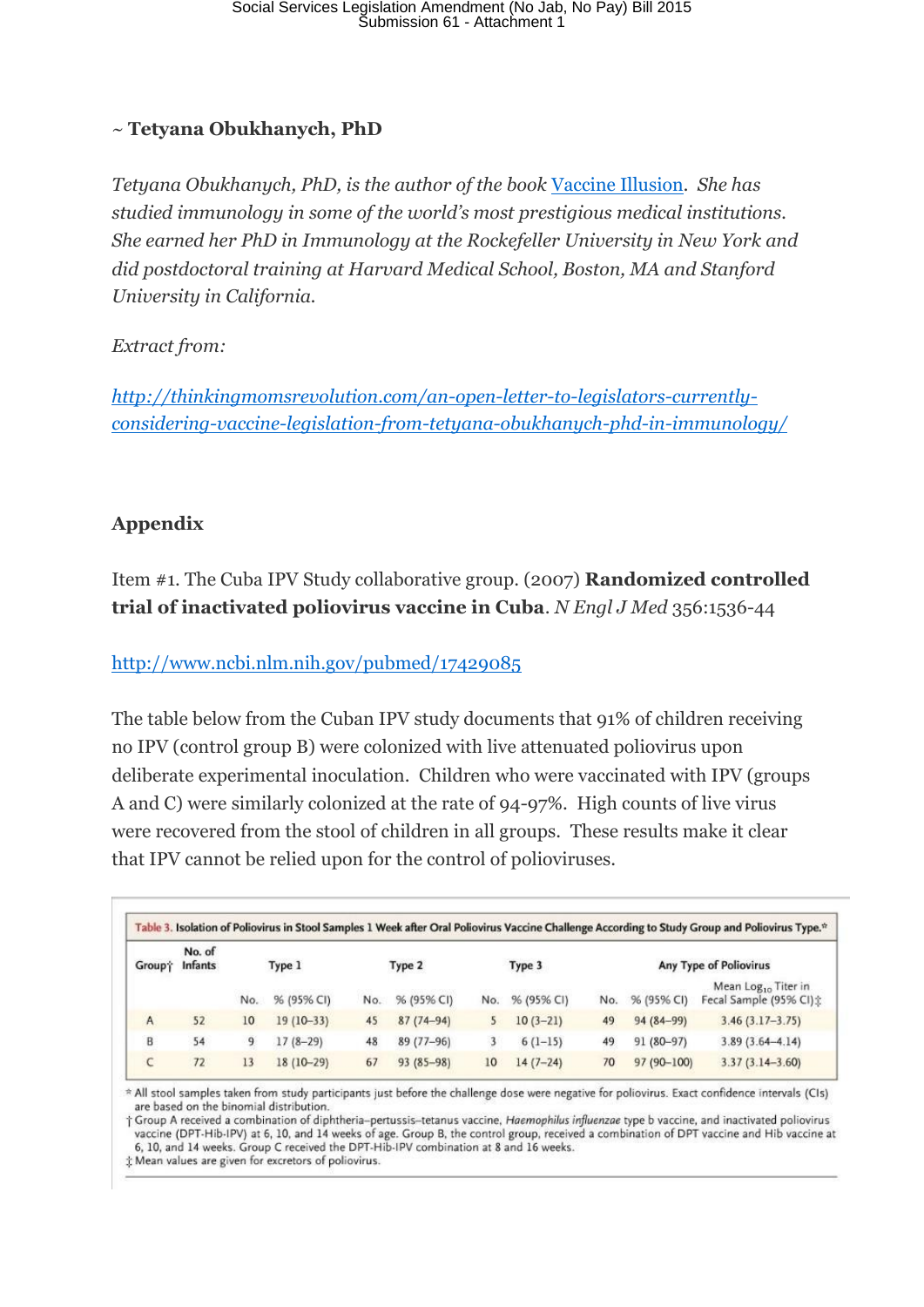Item #2. Warfel *et al.* (2014) **Acellular pertussis vaccines protect against disease but fail to prevent infection and transmission in a nonhuman primate model.** *Proc Natl Acad Sci USA* 111:787-92

### <http://www.ncbi.nlm.nih.gov/pubmed/24277828>

"Baboons vaccinated with aP were protected from severe pertussis-associated symptoms but not from colonization, did not clear the infection faster than naïve [unvaccinated] animals, and readily transmitted B. pertussis to unvaccinated contacts. By comparison, previously infected [naturally-immune] animals were not colonized upon secondary infection."

Item #3. Meeting of the Board of Scientific Counselors, Office of Infectious Diseases, Centers for Disease Control and Prevention, Tom Harkins Global Communication Center, Atlanta, Georgia, December 11-12, 2013

[http://www.cdc.gov/maso/facm/pdfs/BSCOID/2013121112\\_BSCOID\\_Minutes.pdf](http://www.cdc.gov/maso/facm/pdfs/BSCOID/2013121112_BSCOID_Minutes.pdf)

Resurgence of Pertussis (p.6)

"Findings indicated that 85% of the isolates [from six Enhanced Pertussis Surveillance Sites and from epidemics in Washington and Vermont in 2012] were PRN-deficient and vaccinated patients had significantly higher odds than unvaccinated patients of being infected with PRN-deficient strains. Moreover, when patients with up-to-date DTaP vaccinations were compared to unvaccinated patients, the odds of being infected with PRN-deficient strains increased, suggesting that PRN-bacteria may have a selective advantage in infecting DTaP-vaccinated persons."

Item #4. Rubach *et al.* (2011) **Increasing incidence of invasive** *Haemophilus influenzae* **disease in adults, Utah, USA.** *Emerg Infect Dis* 17:1645-50

### <http://www.ncbi.nlm.nih.gov/pubmed/21888789>

The chart below from Rubach *et al*. shows the number of invasive cases of *H. influenzae* (all types) in Utah in the decade of childhood vaccination for Hib.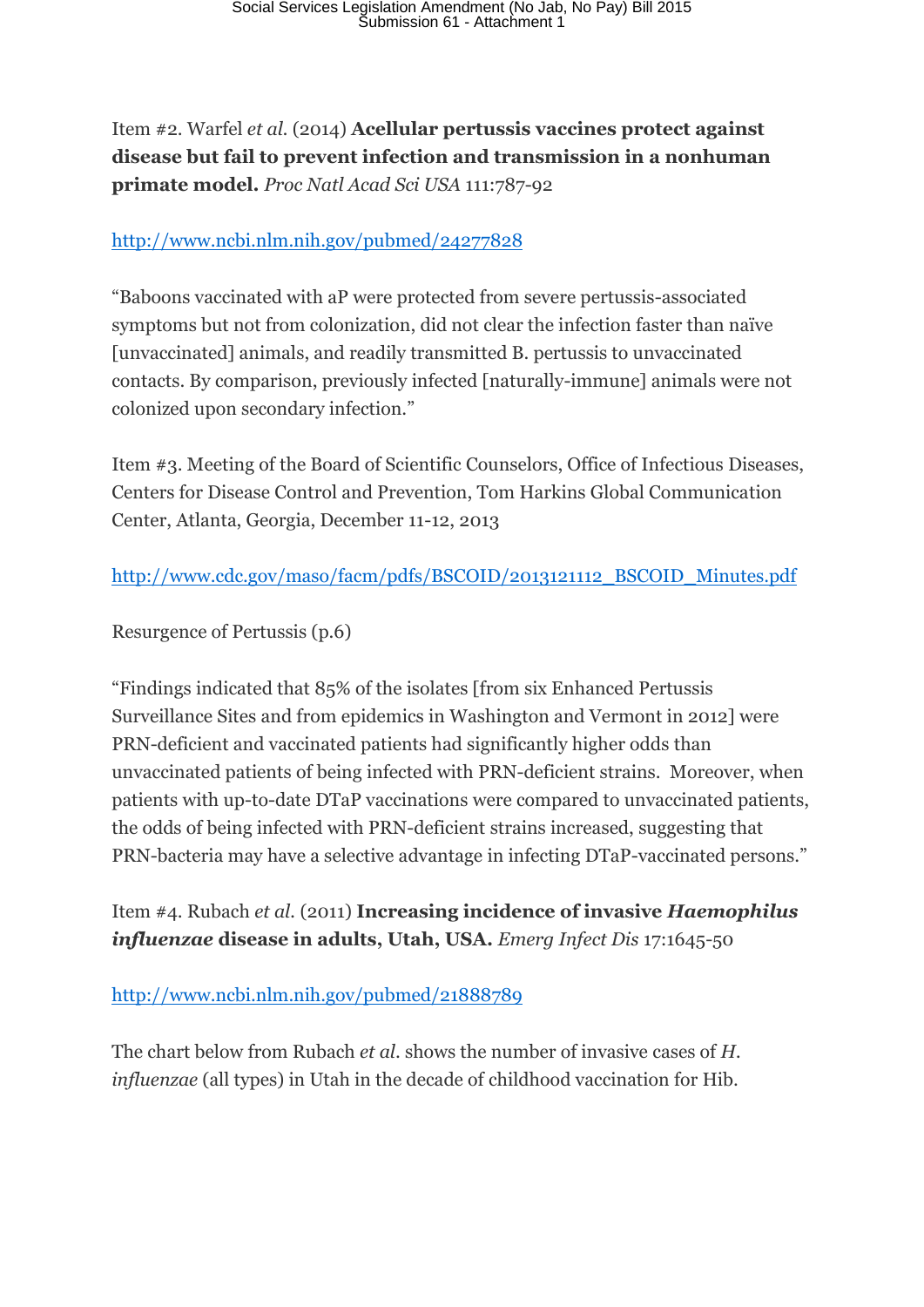

Item #5. Wilson *et al.* (2011) **Adverse events following 12 and 18 month vaccinations: a population-based, self-controlled case series analysis.**  *PLoS One* 6:e27897

#### <http://www.ncbi.nlm.nih.gov/pubmed/22174753>

"Four to 12 days post 12 month vaccination, children had a 1.33 (1.29-1.38) increased relative incidence of the combined endpoint compared to the control period, or at least one event during the risk interval for every 168 children vaccinated. Ten to 12 days post 18 month vaccination, the relative incidence was 1.25 (95%, 1.17-1.33) which represented at least one excess event for every 730 children vaccinated. The primary reason for increased events was statistically significant elevations in emergency room visits following all vaccinations."

Item #6. De Serres *et al*. (2013) **Largest measles epidemic in North America in a decade–Quebec, Canada, 2011: contribution of susceptibility, serendipity, and superspreading events.** *J Infect Dis* 207:990-98

#### <http://www.ncbi.nlm.nih.gov/pubmed/23264672>

"The largest measles epidemic in North America in the last decade occurred in 2011 in Quebec, Canada."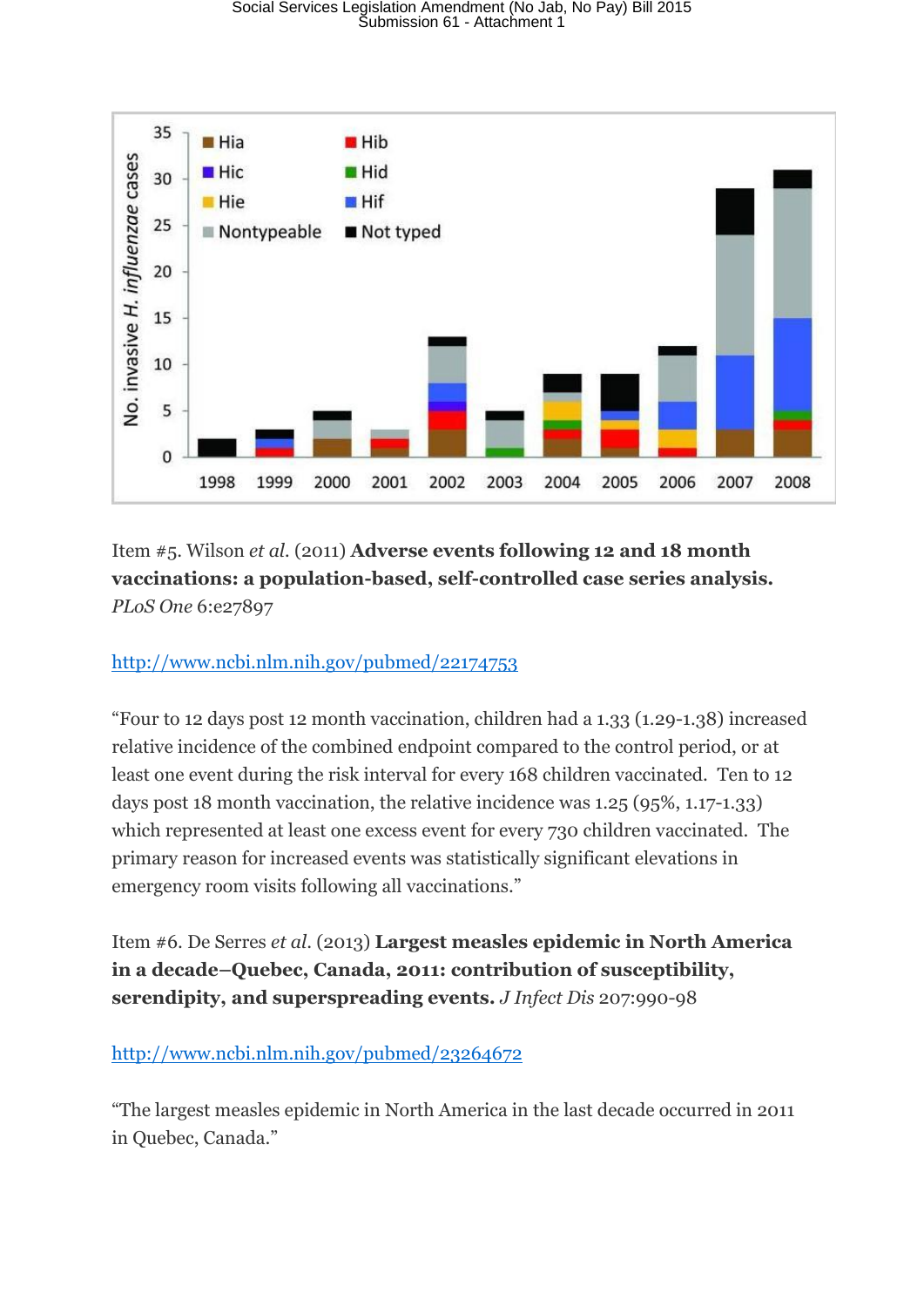"A super-spreading event triggered by 1 importation resulted in sustained transmission and 678 cases."

"The index case patient was a 30-39-year old adult, after returning to Canada from the Caribbean. The index case patient received measles vaccine in childhood."

"Provincial [Quebec] vaccine coverage surveys conducted in 2006, 2008, and 2010 consistently showed that by 24 months of age, approximately 96% of children had received 1 dose and approximately 85% had received 2 doses of measles vaccine, increasing to 97% and 90%, respectively, by 28 months of age. With additional first and second doses administered between 28 and 59 months of age, population measles vaccine coverage is even higher by school entry."

"Among adolescents, 22% [of measles cases] had received 2 vaccine doses. Outbreak investigation showed this proportion to have been an underestimate; active case finding identified 130% more cases among 2-dose recipients."

Item #7. Wang *et al*. (2014) **Difficulties in eliminating measles and controlling rubella and mumps: a cross-sectional study of a first measles and rubella vaccination and a second measles, mumps, and rubella vaccination.** *PLoS One* 9:e89361

### <http://www.ncbi.nlm.nih.gov/pubmed/24586717>

"The reported coverage of the measles-mumps-rubella (MMR) vaccine is greater than 99.0% in Zhejiang province. However, the incidence of measles, mumps, and rubella remains high."

Item #8. Immunoglobulin Handbook, Health Protection Agency

[http://webarchive.nationalarchives.gov.uk/20140714084352/http://www.hpa.org.u](http://webarchive.nationalarchives.gov.uk/20140714084352/http:/www.hpa.org.uk/webc/HPAwebFile/HPAweb_C/1242198450982) [k/webc/HPAwebFile/HPAweb\\_C/1242198450982](http://webarchive.nationalarchives.gov.uk/20140714084352/http:/www.hpa.org.uk/webc/HPAwebFile/HPAweb_C/1242198450982)

#### HUMAN NORMAL IMMUNOGLOBULIN (HNIG):

Indications

1. To prevent or attenuate an attack in immuno-compromised contacts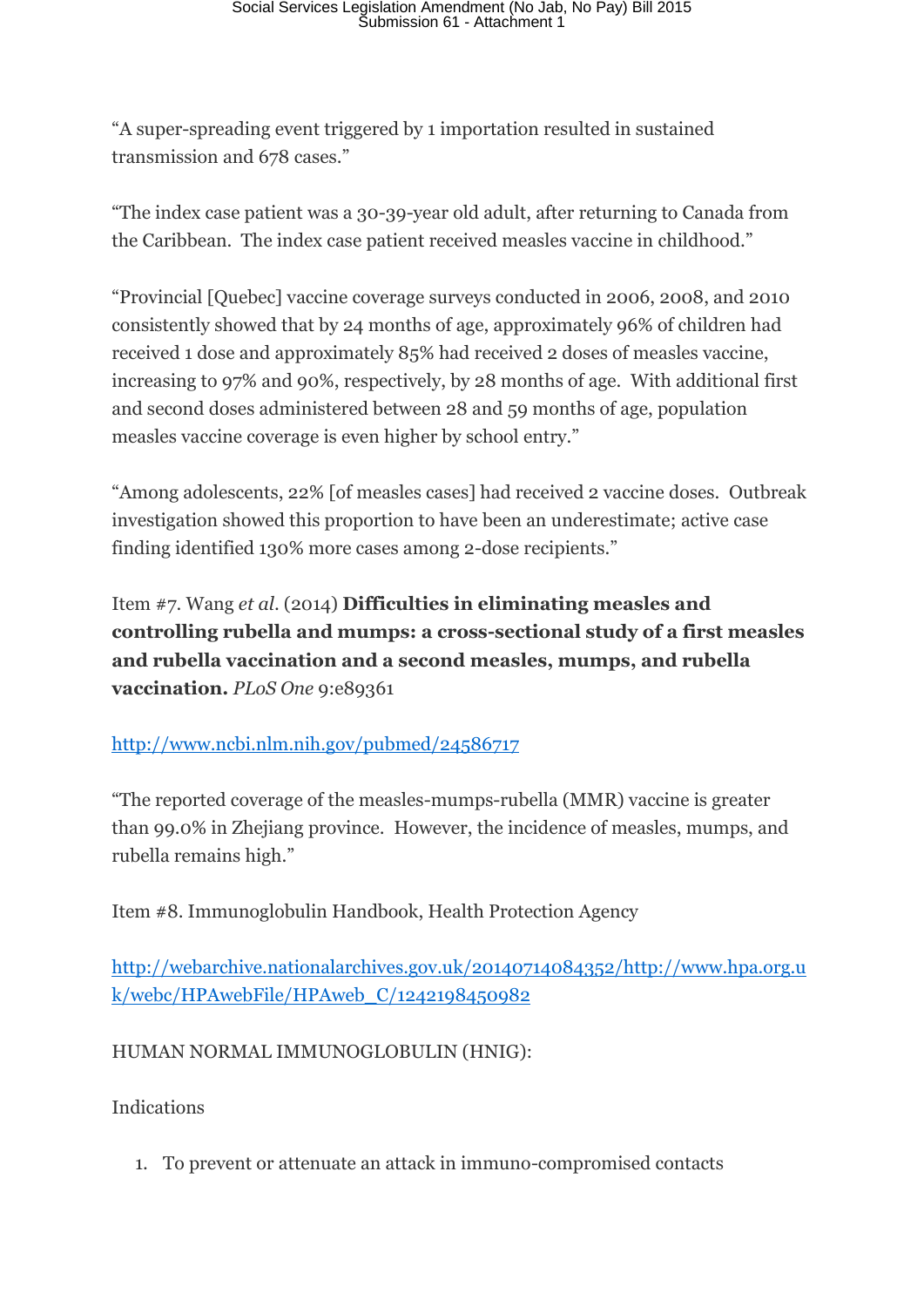- 2. To prevent or attenuate an attack in pregnant women
- 3. To prevent or attenuate an attack in infants under the age of 9 months

[\[1\]](http://thinkingmomsrevolution.com/an-open-letter-to-legislators-currently-considering-vaccine-legislation-from-tetyana-obukhanych-phd-in-immunology/#_ftnref1) [http://www.fda.gov/NewsEvents/Newsroom/PressAnnouncements/ucm376937.](http://www.fda.gov/NewsEvents/Newsroom/PressAnnouncements/ucm376937.htm) [htm](http://www.fda.gov/NewsEvents/Newsroom/PressAnnouncements/ucm376937.htm)

[\[2\]](http://thinkingmomsrevolution.com/an-open-letter-to-legislators-currently-considering-vaccine-legislation-from-tetyana-obukhanych-phd-in-immunology/#_ftnref2) <http://archinte.jamanetwork.com/article.aspx?articleid=619215>

### [\[3\]](http://thinkingmomsrevolution.com/an-open-letter-to-legislators-currently-considering-vaccine-legislation-from-tetyana-obukhanych-phd-in-immunology/#_ftnref3) **Poland (1998)** *Am J Hum Genet* **62:215-220**

#### <http://www.ncbi.nlm.nih.gov/pubmed/9463343>

" 'poor responders,' who were re-immunized and developed poor or low-level antibody responses only to lose detectable antibody and develop measles on exposure 2–5 years later."

### [\[4\]](http://thinkingmomsrevolution.com/an-open-letter-to-legislators-currently-considering-vaccine-legislation-from-tetyana-obukhanych-phd-in-immunology/#_ftnref4) *ibid*

"Our ongoing studies suggest that seronegativity after vaccination [for measles] clusters among related family members, that genetic polymorphisms within the HLA [genes] significantly influence antibody levels."

### [5] **LeBaron** *et al.* **(2007)** *Arch Pediatr Adolesc Med* **161:294-301**

#### <http://www.ncbi.nlm.nih.gov/pubmed/17339511>

"Titers fell significantly over time [after second MMR] for the study population overall and, by the final collection, 4.7% of children were potentially susceptible."

#### [\[6\]](http://thinkingmomsrevolution.com/an-open-letter-to-legislators-currently-considering-vaccine-legislation-from-tetyana-obukhanych-phd-in-immunology/#_ftnref6) **De Serres** *et al***. (2013)** *J Infect Dis* **207:990-998**

<http://www.ncbi.nlm.nih.gov/pubmed/23264672>

"The index case patient received measles vaccine in childhood."

### [\[7\]](http://thinkingmomsrevolution.com/an-open-letter-to-legislators-currently-considering-vaccine-legislation-from-tetyana-obukhanych-phd-in-immunology/#_ftnref7) **Rosen** *et al.* **(2014)** *Clin Infect Dis* **58:1205-1210**